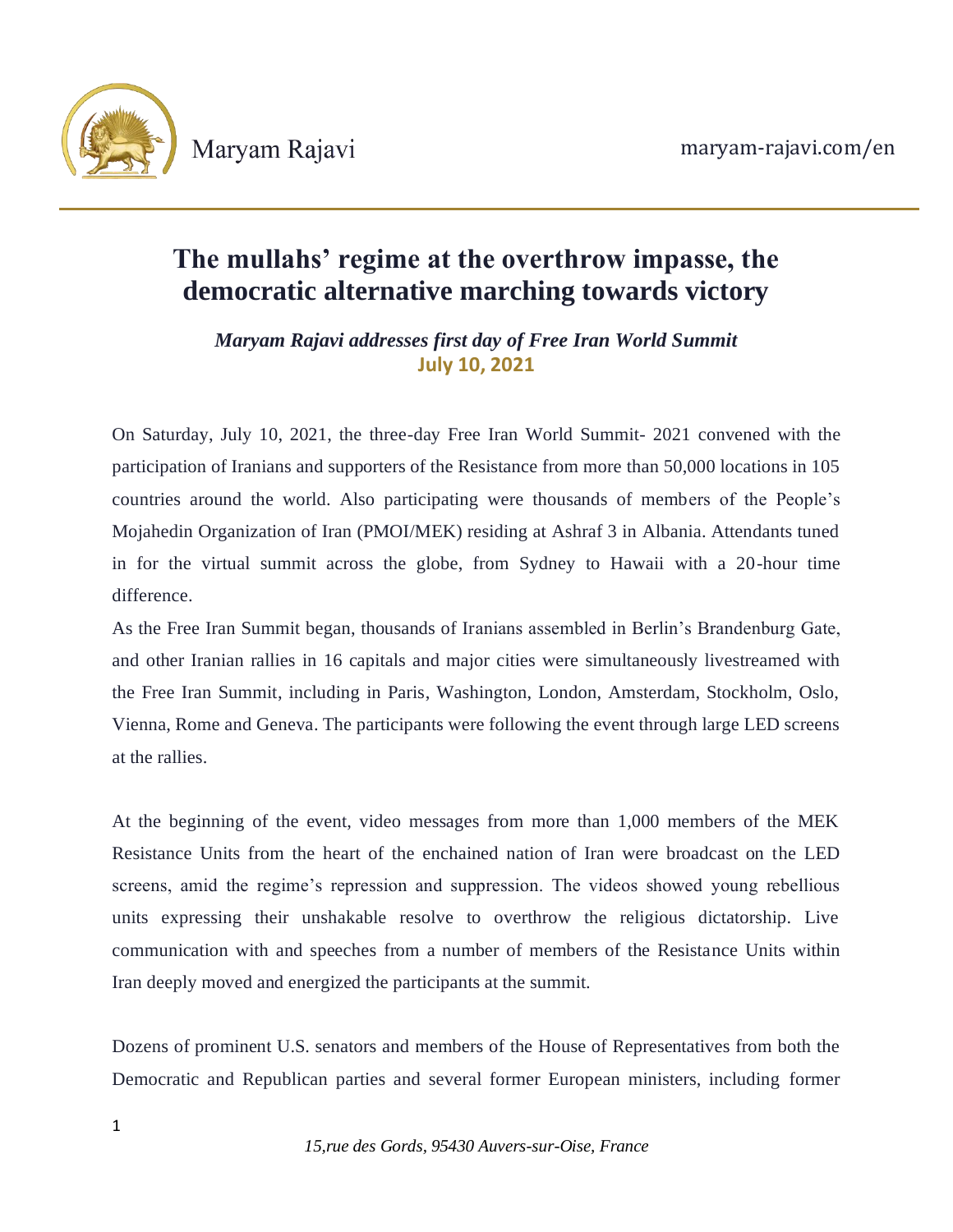foreign ministers of France, Italy, and Poland, former British and French defense ministers, and the leader of Europe's largest People's Party attended and contributed to the Summit.

In her speech at the Summit, Maryam Rajavi, the President-elect of the National Council of Resistance of Iran (NCRI), summed up the Iranian people and Resistance's demands in three words: freedom, democracy and equality. She called on the international community to recognize the struggle of the Iranian people to overthrow the regime and their attempts to make these three ideas a reality in Iran.

The full text of the speech is as follows:

Dear compatriots, Courageous Resistance Units, Dear friends,

I welcome you all to the annual gathering of the Iranian Resistance and extend my warmest greetings to our compatriots and friends of the Iranian Resistance around the world.

In this summit, we hear the voices of the Iranian people, the rebels and protesters, as well as freedom advocates who say that the mullahs' regime is at an impasse and staring at its impending overthrow. The Iranian people and their Resistance are advancing towards victory and will ultimately liberate Iran.

## **The final phase with the henchman of the 1988 massacre**

We are on the eve of the anniversary of the Iranian people's uprising on July 21, 1952. An uprising against the Shah and the monarchical dictatorship to bring Iran's great nationalist leader Mohammad Mossadeq back to power.

On the same day in 1981, Massoud Rajavi, the Leader of the Iranian Resistance, announced the establishment of the National Council of Resistance of Iran against the Khomeini regime and religious fascism.

We are standing at a watershed moment in history when everything is possible, and major upheavals are in the making.

Our society is besieged by religious tyranny, the Coronavirus, and hunger, but it is also harboring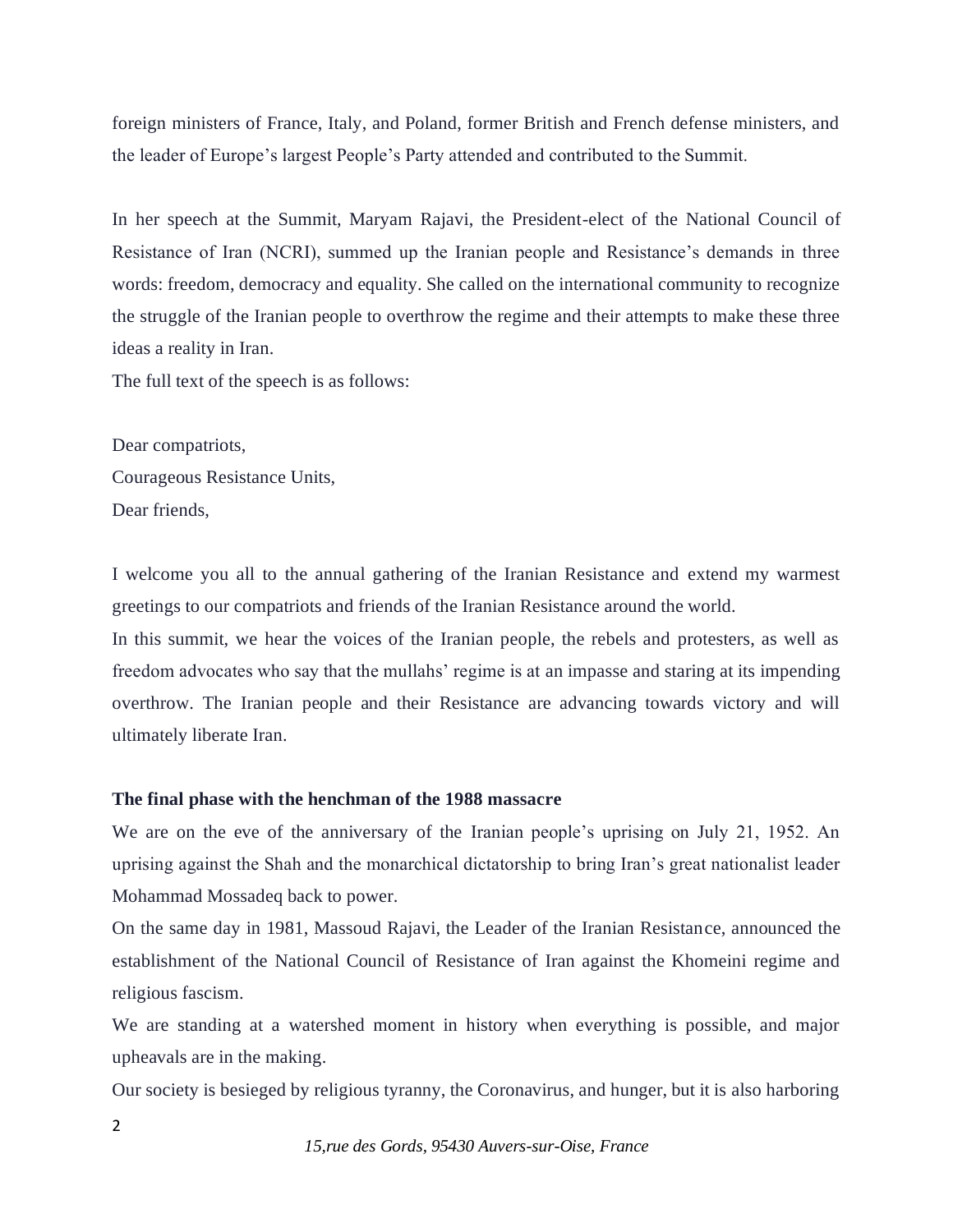within itself volcanic uprisings.

The Iranian Resistance had previously predicted and announced how the clerical regime would purge and eliminate its internal factions on its path to solidify power in the terminal phase of its rule. The truth in this prognosis was proved after the regime's election sham, which marked the greatest defeat and disgrace in the clerical regime's history. To the extent that mullah Ahmad Alam-ol Hoda, Khamenei's representative and Friday prayer leader in Mashhad, clearly said that those who do not vote or cast void ballots are effectively voting for the Mojahedin.

Yes, the mullahs' religious fascism chose the henchman of the 1988 massacre to solidify their rule and close ranks, to preserve their power, and to prevent their inevitable overthrow in the face of looming uprisings. But they have actually dug their own graves. They are like a scorpion that stings itself after being surrounded by flames. Only the regime's fear of the uprisings and the supreme leader's political demise can explain Raisi's taking office.

Someone whom even Hossein Ali Montazeri, Khomeini's ousted heir, said had committed the worst crimes in the regime and that his name would in the future be listed among history's criminals. Raisi was among the perpetrators of the massacre of 30,000 political prisoners in 1988, 90% of whom were affiliated with the PMOI/MEK. Before and after that, he was involved in the torture and execution of thousands of other people.

Now, let us examine the regime's current situation: A henchman heads the Executive Branch; an executioner and a notorious torturer by the name of Ejeii heads the Judiciary Branch, and a bloodthirsty mullah is at the helm of the entire regime. Indeed, the squad of cannibals is now complete. This configuration is more suggestive and emblematic than thousands of other signs that attest to the final phase of the regime's overthrow.

Khamenei had already claimed that to overcome all the regime's difficulties, he needs a young Hezbollahi government to take office. Now, he has brought a mass murderer who is himself at the center of the regime's problems. The Velayat-e Faqih regime is thus digging a deeper hole. This mullah bears no semblance to humanity. Infamous as "the life-taking judge,"(1) Raisi is a robot in the regime's Judiciary, programmed only to kill.

Earlier, Khamenei had acknowledged that to avoid fighting in Tehran and other Iranian cities, the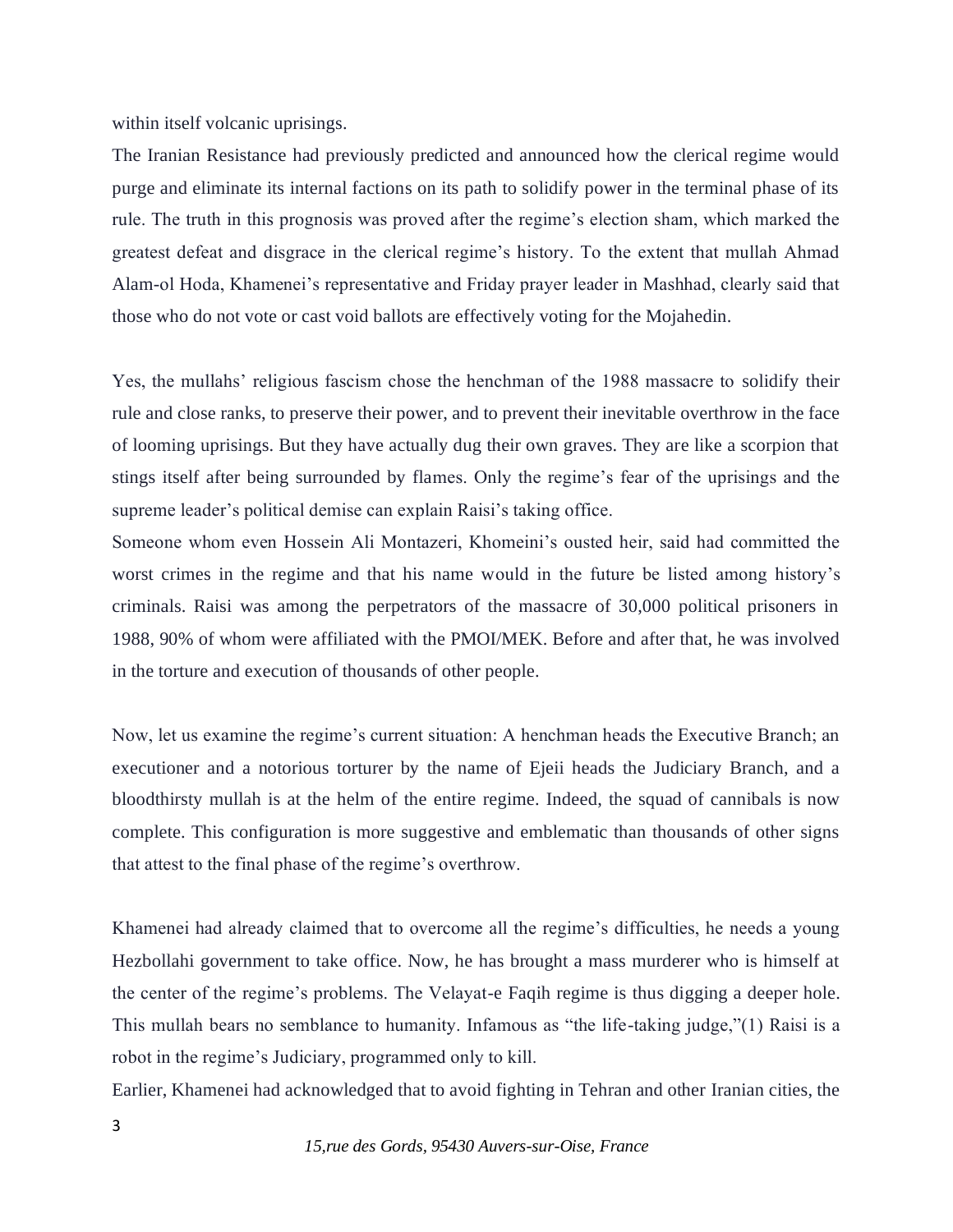regime needs to wage wars in Iraq, Syria, Lebanon, and Yemen. So, he has resorted to nuclear and missile programs and export of terrorism to the region. But Khamenei is treading a path that leads straight to the graveyard.

#### **Three major developments**

All this is the regime's reaction to an era distinguished by three major developments.

First, the regime is politically and socially in a state of emergency, grappling with rampant crises;

Second, Iranian society has entered a phase of upheavals and uprisings since December 2017. And third, a nationwide network has emerged, which is comprised of courageous, selfless rebels who keep alight the flames of the Resistance Units' fight against symbols of religious fascism.

Therefore, in the new era, the hostility and enmity between the Iranian regime and society will intensify more than ever before, just as the deposed Shah resorted to declaring martial law and appointing the military General Az'hari as Prime Minister but ended up with an outcome contrary to his expectations.

In this era, pseudo-solutions and fabricated or virtual alternatives will not have the critical space needed to maneuver.

Fake notions of moderation and reformism will lose color, and the only brilliant option remaining will be a revolution and the regime's overthrow.

Yes, the time has come for upheavals and the rising of the battalions of the Liberation Army. Just as it is promised in the national anthem of France, La Marseillaise, and was evident in the American War of Independence.

Yes, the clerical regime is staring at an impasse leading to overthrow. The Iranian people and Resistance are marching towards victory. And Iran will be free.

## **Freedom is the answer for Iran**

In the face of religious fascism, which looks for a solution among detested henchmen and mass murderers, the Iranian people find their answer and their victorious solution in a freedom-loving Resistance and in establishing a free Iran.

Yes, the same force and resilience, that under the leadership of Massoud Rajavi, has helped this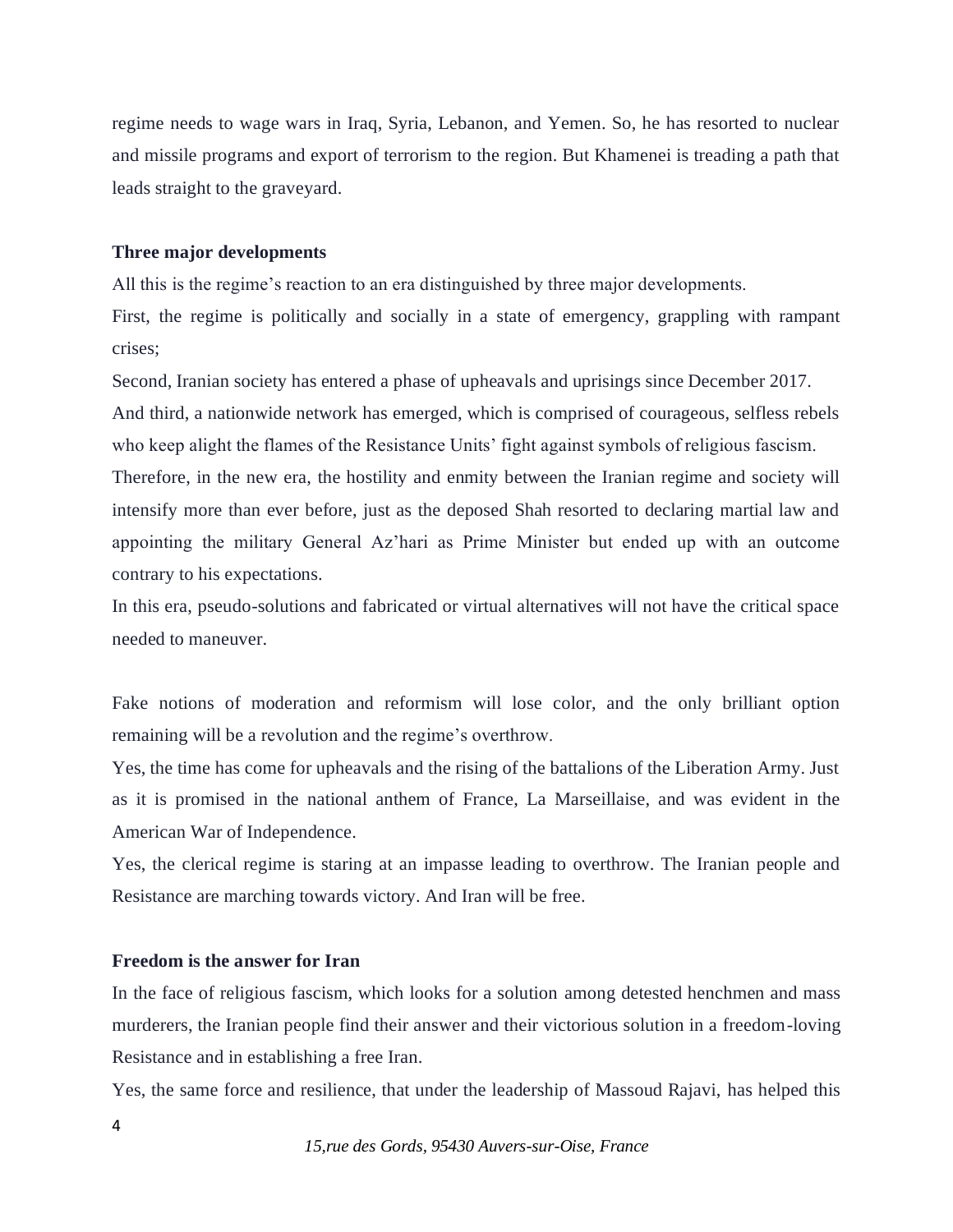movement break through the most complex situations and the most significant difficulties in these 40 years, will bring victory and freedom to our people.

To achieve this glorious objective, the Iranian Resistance's asset and greatest backing are the furious masses who are not satisfied with anything less than the overthrow of this regime.

Our asset is the rebellion and revolt of the army of youths who took to the streets in November 2019.

And our power comes from a nationwide network of Resistance Units who have been working ceaselessly all days of the year, and in the year 2020, they doubled the number of their activities and operations compared to the previous year, in order to break the spell of repression.

Although our people's share of the mullahs' world has been nothing but high prices and hunger, as well as flogging and executions, but in the world of the Resistance, our people have the backing of not one, not two, not three but 1,000 Ashrafs, or 1,000 roaring bastions of freedom in Iran and around the world.

In this historic confrontation between tyranny and freedom, the mullahs' problem, as they have repeatedly declared, is the PMOI's organizational structure. This is just what they were trying to do in the 1988 massacre; they sought to eradicate the PMOI's organizational structure in prisons and torture chambers.

Yes, we are an organized Resistance. And this is what drives the mullahs mad. These united and strong relations have preserved the People's Mojahedin during these decades and during the 14 years of perseverance in Camp Ashraf and Camp Liberty.

After the uprising in December 2017-January 2018 and once again after the November 2019 uprising, the mullahs' supreme leader spoke out furiously against the PMOI as the entity leading the uprisings.

And it was in these uprisings that the strategy of the PMOI and the Resistance Units was tested in the streets and its validity was proven.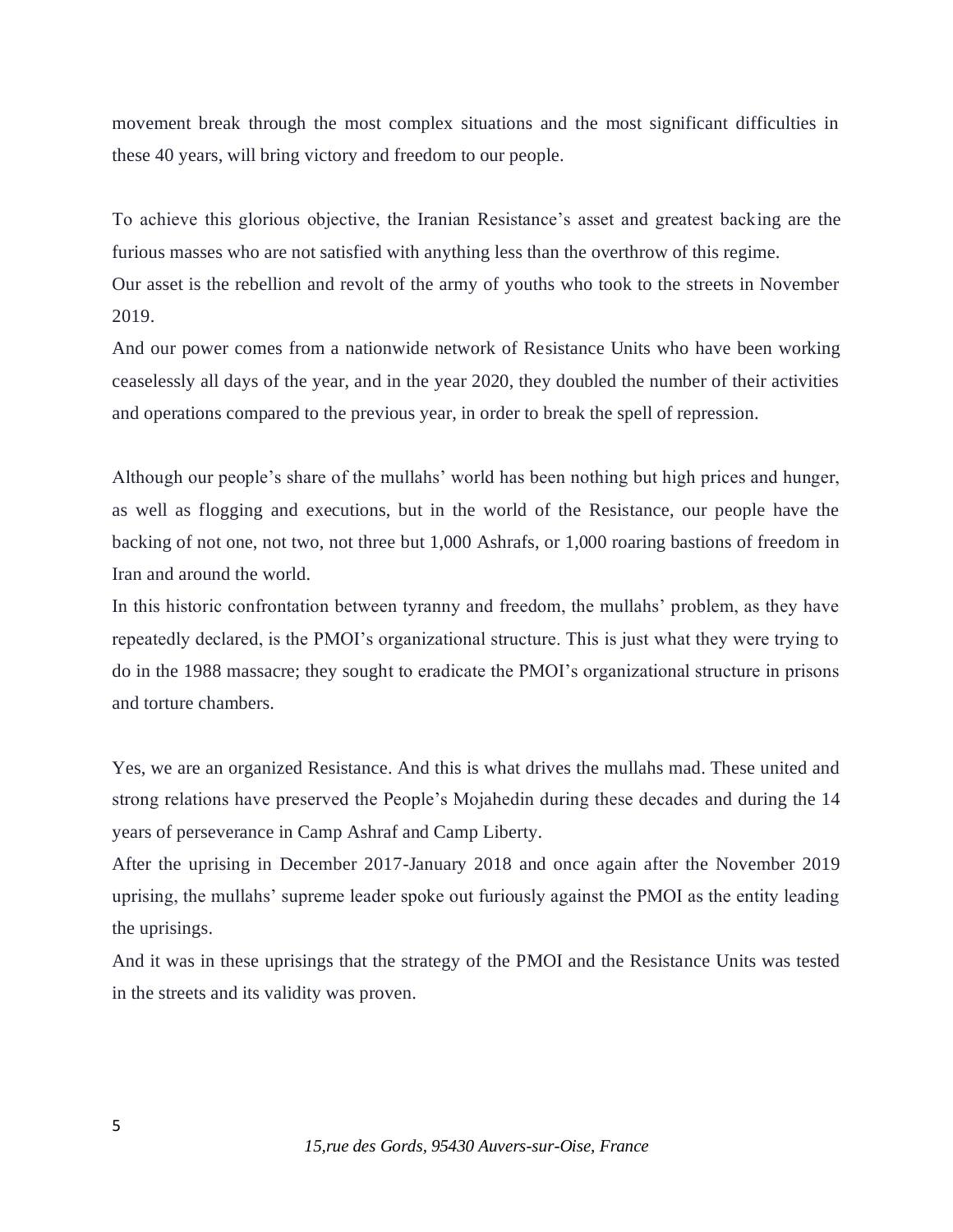#### **The role of the Iranian Resistance in contemporary history**

Dear friends,

Over the past forty years, the NCRI has been tested numerous times for its freedom, independence, durability, and capability. It has played a unique role in Iran's contemporary history and is the viable alternative for establishing a democratic republic.

According to its platform, six months after the overthrow of the mullahs' regime, the NCRI will hand power over to the Constituent and Legislative Assembly to start drafting the Constitution of the new Republic.

When Khomeini was executing the generation of countless freedom-lovers and wiping out all political groups, and when all seemed lost, the Iranian Resistance and the National Liberation Army emerged as a decisive force, compelling Khomeini to drink the poison chalice of the ceasefire with Iraq. Otherwise, Khomeini intended to reach the Mediterranean and conquer Jerusalem, as he said, through Karbala.

It was again this Resistance that saved the world from the threat of the regime's atomic bomb. Had it not made at least 120 series of revelations about the mullahs' secret nuclear sites and activities, the mullahs would have plunged the world into a terrible situation by acquiring a nuclear weapon.

Thirty years ago, the Iranian Resistance made the world aware of the significant threat of religious fundamentalism embodied by the mullahs' regime and warned against the spread of terrorism around the globe. A recent example of the regime's terrorism was the attempted bombing of the Free Iran rally in June 2018 in Villepinte near Paris. One of the regime's sitting diplomats has been sentenced to 20 years in Belgium for this terrorist attempt.

On the other hand, by presenting the reality of Islam as a genuine religion of mercy and liberation, the PMOI provides an effective antithesis against clerical fundamentalism and religious tyranny. For this reason, the Iranian Resistance is focused on the solidarity of Shiites and Sunnis in Iran and throughout the Middle East. This movement is the endpoint of religious division and discrimination and the starting point of the brotherhood of various religions and creeds. It is the only example across the Middle East and Muslim countries where a Muslim opposition movement can defend the principle of separation of religion and state.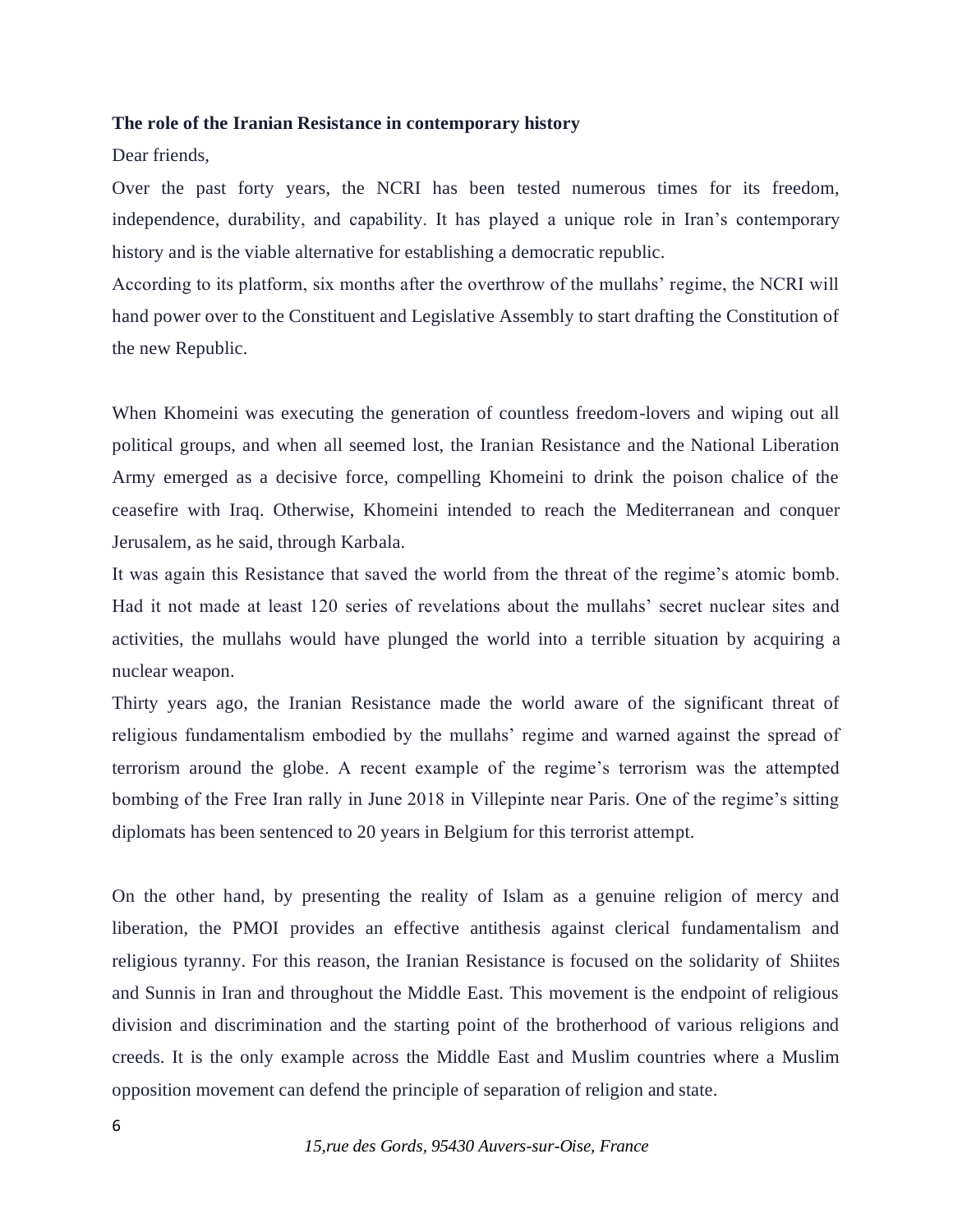The Iranian Resistance also defends with a clear plan the right to autonomy for all oppressed ethnic minorities within the framework of Iran's unity and territorial integrity.

Likewise, the Iranian Resistance holds up the banner of just relations based on respect for independence, national sovereignty, and mutual interests with its neighbors and the world.

The attendance of more than a thousand current and former parliamentarians and senior officials from 5 continents at the Free Iran three-day summit in solidarity with the Iranian people's desire attests to this reality. I extend my sincere greetings to all of them.

#### **The Iranian Resistance's Experience**

Dear compatriots,

The Iranian Resistance's experience is a concise summary of the Iranian people's 120-year struggle for freedom.

The great experience of the Iranian people and Resistance since the outset on June 20, 1981, can be summed up in the phrase "neither the Shah nor the Sheikh (mullahs)." This is the true, essential, and necessary meaning of freedom and independence in action.

Our 40 years of experience has proven that religious dictatorship does not lead to reform or transformation.

The so-called reformist and moderate currents, or the sham election, have been used as a pretext to conceal the objective conditions ready to overthrow the regime. And now, Khamenei's rejection of the so-called reformists means that the conditions for the overthrow can no longer be denied.

The experience of the Iranian Resistance during forty years of a fierce, blood-drenched struggle against the clerical regime teaches us that when an individual, group, or party ignores the fact, for reasons of expediency or self-interest, that the mullahs' regime is the main enemy of Iran and Iranians, it gradually moves closer to this inhuman enemy.

They then attack the NCRI and the People's Mojahedin in various forms to the point of ultimately showing their true color and calling for the annihilation of the PMOI. And they cling to absolutely anything to prove in their minds that the clerical regime is much better than the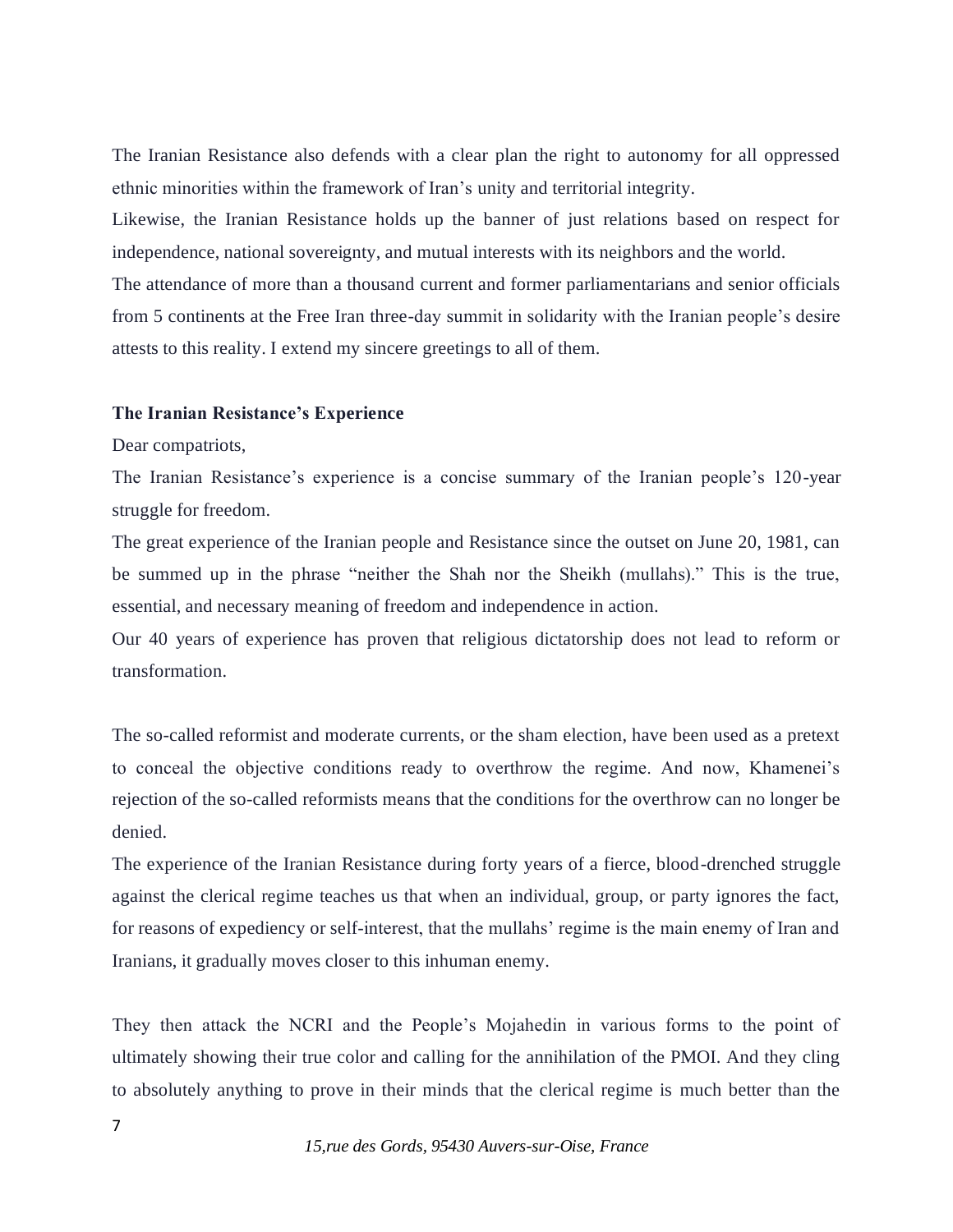## PMOI.

Like the regime's security and intelligence organs, some claim, after adopting an intellectual pose or under the guise of research or journalism, that the ruling regime in Iran has no alternative! This is the best way to give grist to the enemy's mill.

Internationally, the 40-year experience of the Iranian Resistance leaves no doubt that the threat for government policies has always been complacency with this regime; the danger of giving in to the regime's blackmail, and sacrificing the Iranian people's Resistance and human rights for commercial and political interests.

And the experience of forty years of formidable struggle proves that the ruling regime will not change unless it is overthrown through an uprising.

Having understood this need, the Mojahedin pave the way for the Iranian people's freedom through greater dedication and devotion to the cause and making more sacrifices to multiply their resolve and strengthen the struggle.

It is through such dedication that in the darkness cast by religious fascism, the overthrowing force, one, achieves the competence to engage in the struggle to overthrow the regime, and two, it qualifies itself to build a free and liberated society.

Our experience is that the exceptional value and importance of human beings devoted to an ideal, who sacrifice all their personal interests and dedicate their lives to an organized united struggle for Iran's freedom, is priceless and cannot be exchanged with anything else.

Yes, experience teaches us that one should ignore those who preach despair about Iranian society. Instead, one should place hope with all one's soul in the revolutionary passion of Iranian society to overthrow the regime.

It is this journey that allows us to affirm that the solution lies in this Resistance. Those who follow this path with determination will build the bridge of victory to the future and help the Iranian people win their freedom.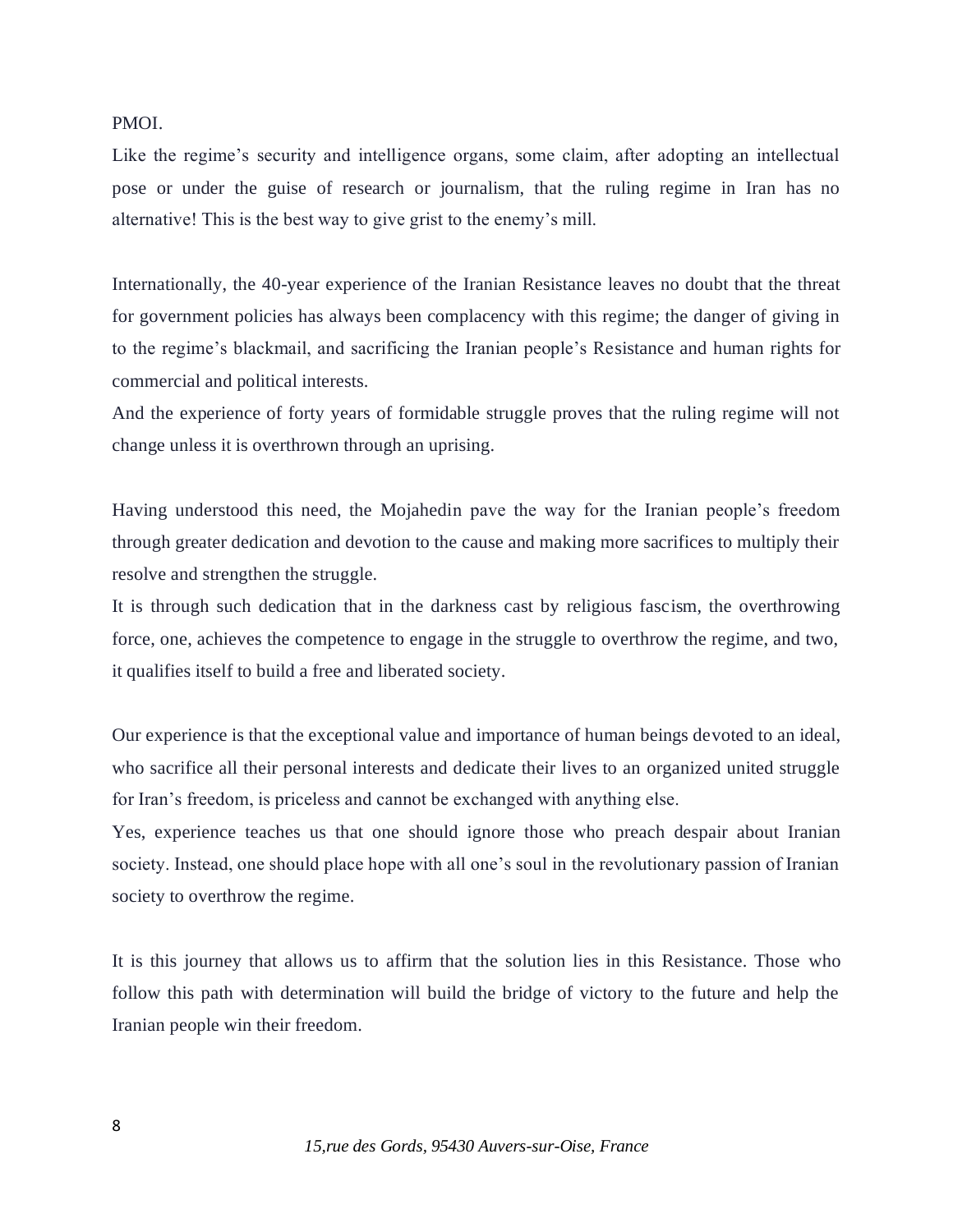#### **Believing in the human capacity**

Dear friends, sisters, and brothers,

Our determination to struggle and overthrow the regime stem from our belief in human potential. We believe that every member of this Resistance, every supporter of this movement, every member of the Resistance Units, can achieve the impossible, and every free human being who helps this movement by a pen, or a coin, or a step is decisive.

We believe that it is with the hands of our people and ours, and with the will of our people and ours, that the dream of freedom will become a political and social reality in Iran.

That is why we do not rely on the feuding within the religious fascism, nor its conflicts with Western governments.

As Massoud Rajavi, the Leader of the Iranian Resistance, says, "Since the outset, it was not this or that government in the United States or Europe who was supposed to bring us freedom on a silver platter. If they are not directly or indirectly aligned with the Shah and the mullahs, against us and our nation, and they do not throw stones at us, that is enough for us."

We bow to any person or party, or group that seeks to overthrow the regime and establish freedom in Iran. And we never have and will never give preference to our group's interests over what can more quickly free Iran from its captivity. It is not our policy to wait and see. On the contrary, we have always taken practical initiative.

For example, on gender equality, we have already started to implement what we want for tomorrow's society, and we have cherished women's leadership in the ranks of this Resistance.

As for a nuclear-free Iran, we have already started working on it and have closed the pathway for the regime.

And as for independence, which should be the fundamental principle governing the destiny of our country, we have already started on this path by applying it to ourselves. And we are proud to fly with our own wings and rely only on our own people.

We have never sacrificed our principles and values for political expediency.

If the PMOI had gotten along with Khomeini and accepted the Constitution of Velayat-e Faqih (or religious dictatorship), all doors would have been open to them. But everyone saw that when Khomeini asked Massoud Rajavi, a presidential candidate in 1980, to accept the religious fascism's Constitution like other candidates had done in order to qualify (!) Massoud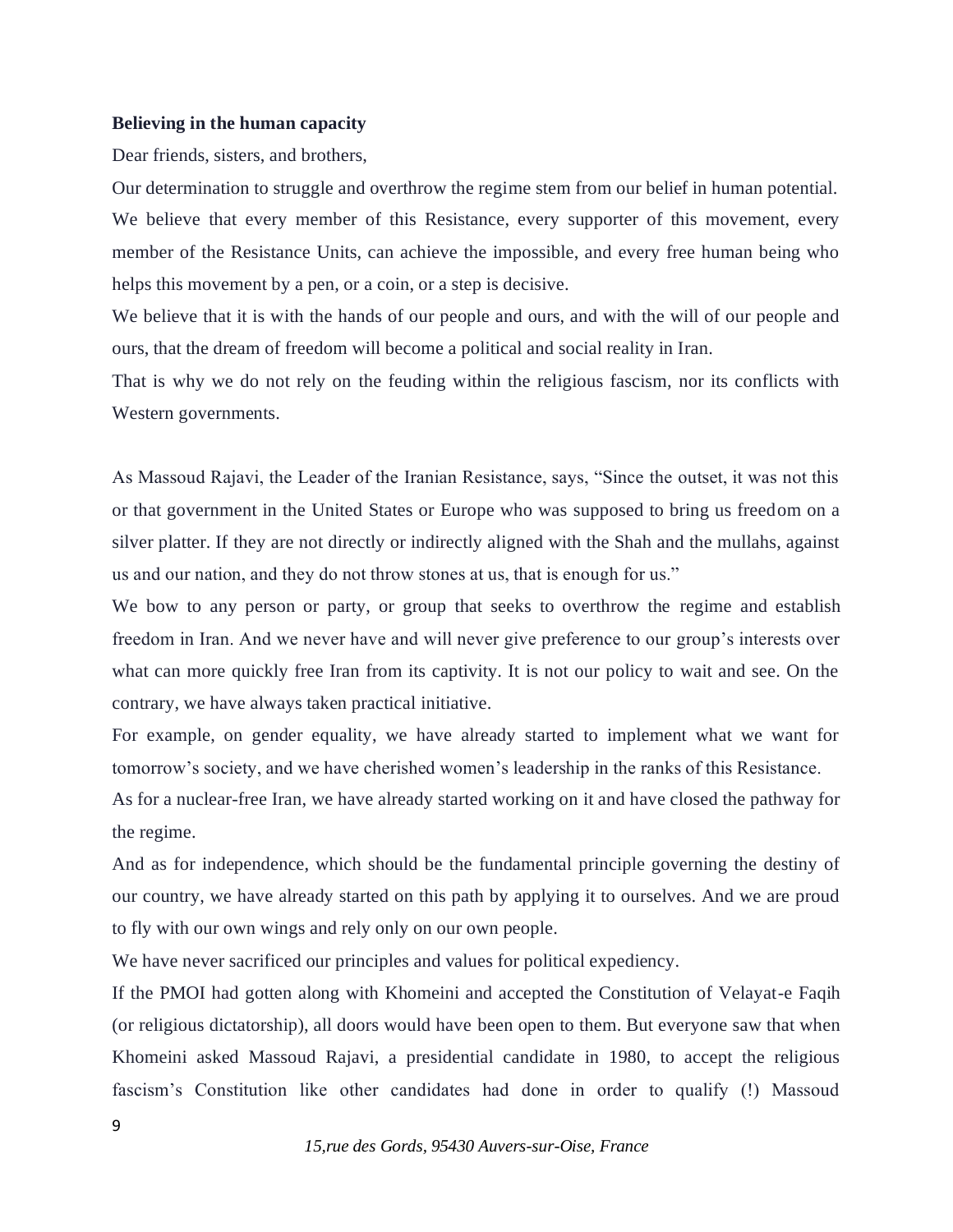immediately announced his withdrawal from the presidential race.

So, in addition to boycotting the referendum on the clerical regime's Constitution, the People's Mojahedin announced that they would not vote in the regime's presidential election.

Yes, far be it from the generations of the PMOI to harbor ambitions for power and positions to be the No. 1!

We have used the term "reactionary" to describe Khomeini and his regime from the beginning and have never backed down on this.

We have never backed down on the notion of "freedom." We have been insisting on the regime's overthrow for 40 years. And we will press on it mightily, and we will continue to hammer it so hard on the wall of repression so that it will crumble and Iran will be free.

## **We want freedom, democracy, and equality**

But what do we and our people want? And how do we get there?

Our will and that of our people can be summed up in these three words: freedom, democracy, and equality.

As far as the international community is concerned, we ask it to recognize the struggle of the Iranian people to overthrow this regime and recognize these three concepts.

We want to bring to justice the mullahs' supreme leader, Ali Khamenei, his president, Ebrahim Raisi, his Judiciary Chief Gholam-Hossein Mohseni Ejeii, and others responsible for the 1988 massacre on charges of committing crimes against humanity and genocide.

We urge the UN Security Council to arrange for the international prosecution of Mullah Raisi and holding him accountable for crimes against humanity and to refuse to accept his presence at the next session of the UN General Assembly.

We say that the mullahs' regime will never give up the project of acquiring nuclear weapons, its export of terrorism, and its incitement of war in the region. Therefore, as the main threat to peace and security, it must be subjected to international sanctions under Chapter Seven of the UN Charter.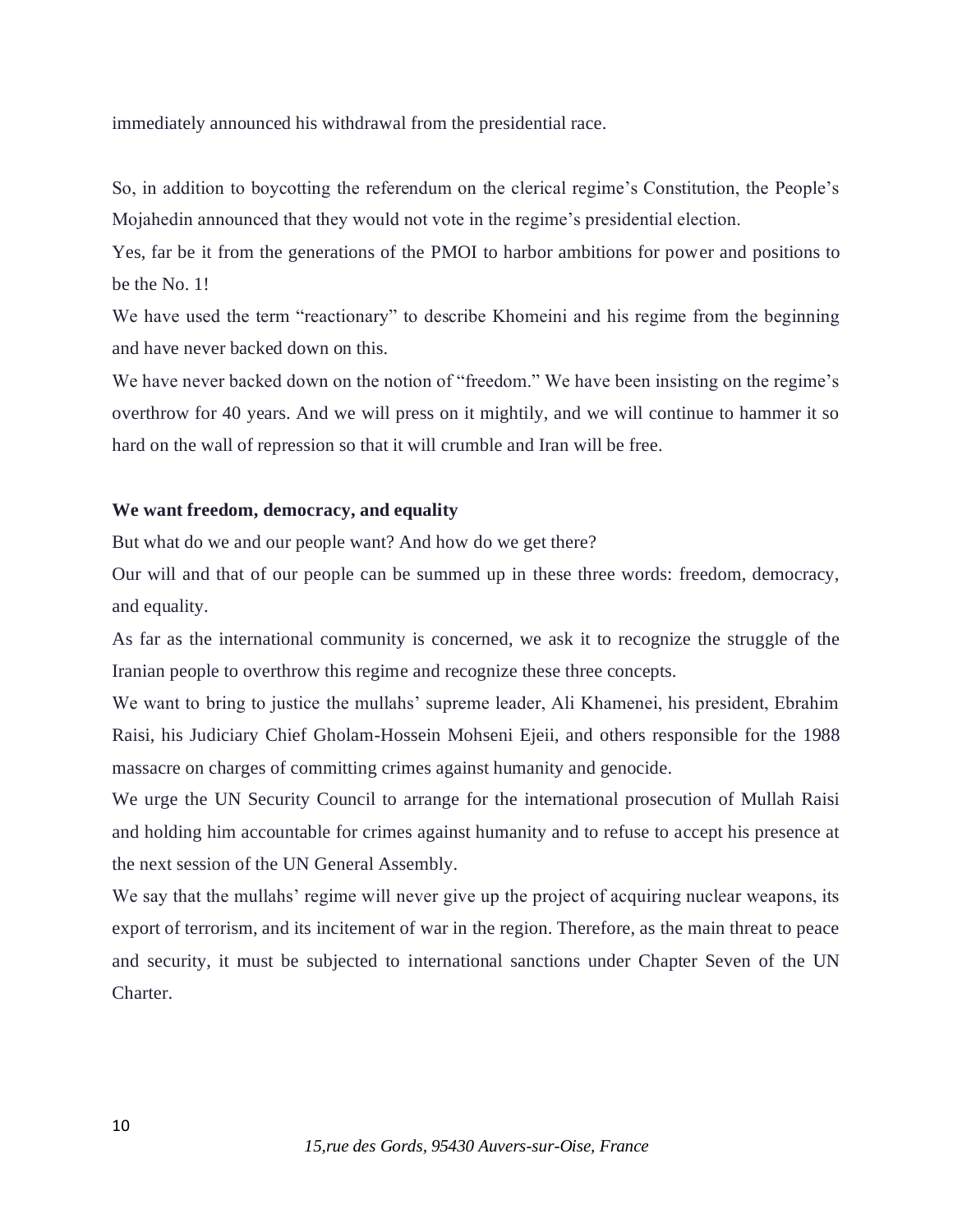## **The Prosecution of Khamenei, Raisi, and Ejeii**

Dear compatriots,

The historic expiry date of the religious dictatorship has arrived. Khamenei, the enemy of the Iranian people, must go. This criminal mullah killed thousands of young people during the November 2019 uprising.

He is the one who ordered the gasoline price hike and supported the successive price hike of other basic staples. He is the one who deliberately spread the Coronavirus and prevented the import of vaccines.

Khamenei bears the ultimate responsibility for the deaths of more than 320,000 of our compatriots from this disease, a disaster that was preventable to a large extent.

Just this week, the Center for Virology Research said the lack of monitoring and control of the Coronavirus in the country is starting to appear deliberate.

And it was Khamenei's ruthless Revolutionary Guard Corps (IRGC) that killed the 176 passengers on the Ukrainian passenger jetliner.

Khamenei and his regime make millions of Iranians go hungry in order to amass billions of dollars of wealth through his foundations.

One must ask: Isn't the country's wealth and income far greater than the needs and shortages of the society? Then why do millions of people have to sleep on an empty stomach?

Why do thousands of oil and petrochemical workers not have sufficient salaries to pay for their minimum living needs?

Why do interns and nurses have to commit suicide because they have no salary and no rights? And why are the Iranian people being deprived of their most basic electricity, water, and food needs?

Here, I want my voice to reach the rebellious younger generation, all my daughters and sons across Iran: never, ever, let a single day or even a single hour go by without your heart feeling the pain and sorrow of your impoverished people.

Don't simply pass by a woman with two young children clinging to her chador, who has taken to the streets to sell her small ration of coupons.

Don't be indifferent to the self-immolation of this teacher or that defrauded investor who cannot